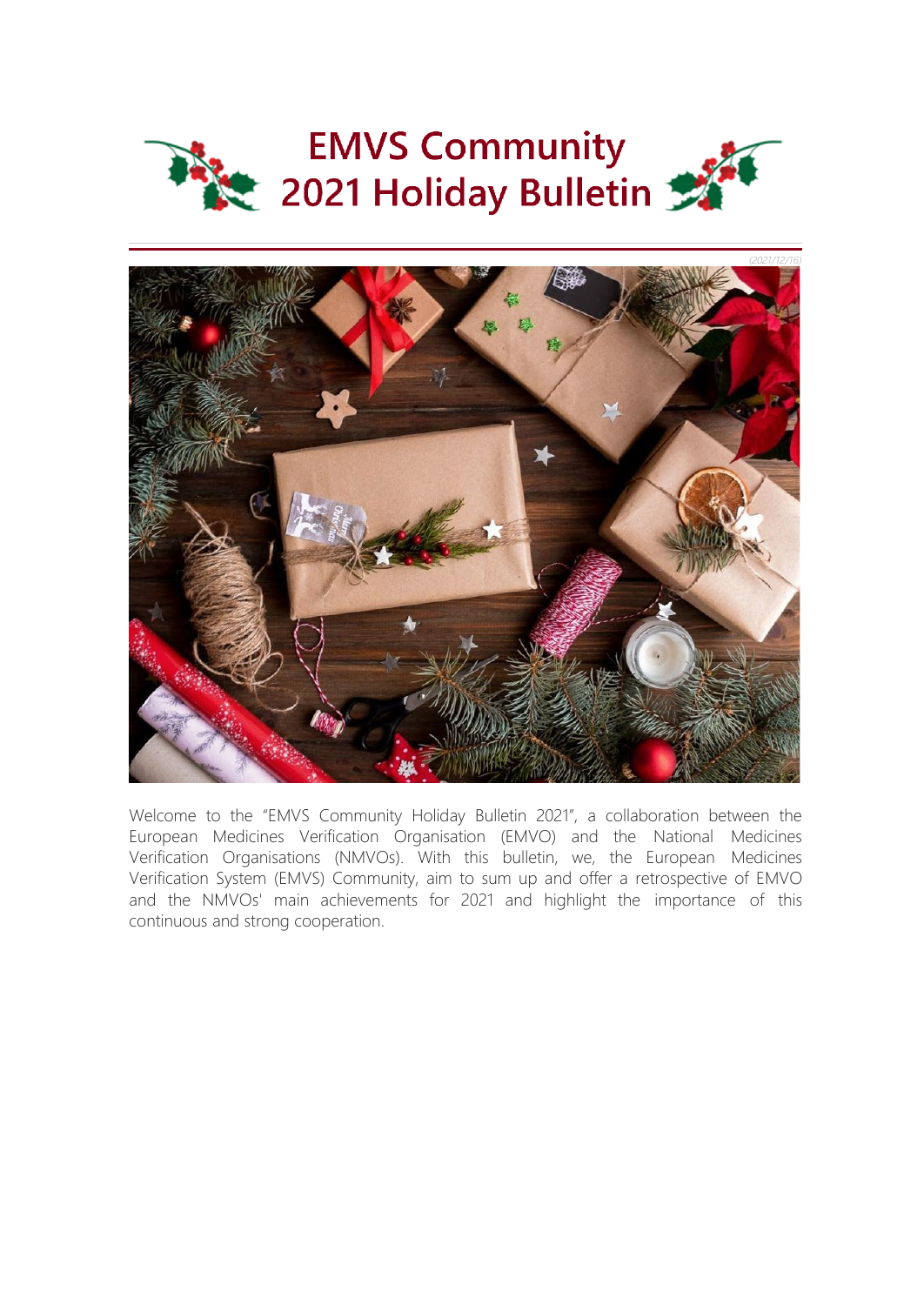# **Contents**

**The EMVS: A success story with many actors involved Performance Report: Change Control Management of the EMVS**

**EMVS achievements in 2021**

**Working together in 2022**

# **The EMVS: A success story with many actors involved**

The EMVS is a world-first for its stakeholder model, its scale and technology and it represents an unprecedented step towards preventing falsified medicines from entering the legal supply chain. The EMVS provides an additional safety layer to more than 460 million people across Europe.

Since 9th February 2019, the EMVS is live and interconnecting around 2.500 pharmaceutical companies, 4.000 wholesale distribution authorisation holders, 100.000 pharmacies, 6.000 hospital pharmacies and 500 dispensing doctors in 29 countries.

Throughout this network, millions of prescription medicines are dispensed to patients every day. This is translated into the EMVS as more than 30 million transactions done daily in realtime by wholesalers, pharmacies and hospitals.

Reaching these landmarks can only be accomplished thanks to the active and continuous collaboration between EMVO and the NMVOs as well as with the stakeholders, the regulators and the EMVS users. The EMVS Community ensures that the system remains technically stable, secure and that any issues are ironed out without any disruption for patients or the pharmaceutical supply chain, in addition to further deterring falsifiers from attempting to enter the legal supply chain.

# **Performance Report: Change Control Management of the EMVS**

The governance of such a system is complex and requires a continuous improvement process. No project of comparable scale has ever been done.

The EU Change Control Board (EU CCB) was established in April 2020 with the mission to govern the EMVS interoperability and change management, to ensure smooth operation and ultimately contribute to patient safety.

Since its establishment, more than 300 changes were processed and implemented through 17 releases (on average, almost one per month). The high number of changes shows that the EMVS is maturing into a stable system, proving that the change management model is working as intended. This ensures that the system is finetuned for the connected MAHs and end-users.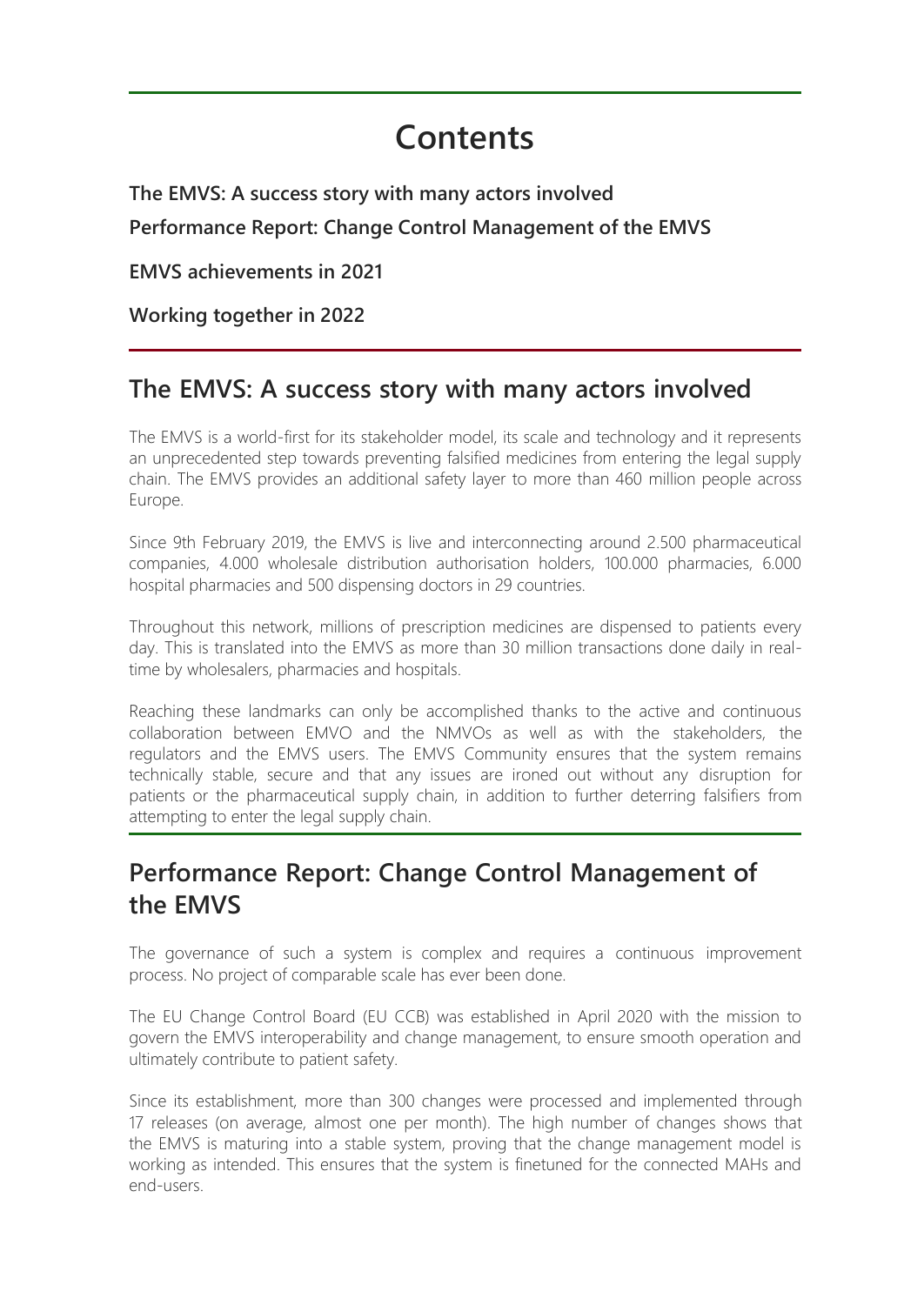The EMVS also proves stable by looking at the low number of incidents occurring in production environment after deployments thanks to the prior execution of the interoperability tests which show a low number of findings. The stability is mainly achieved through a robust process to evaluate changes and thanks to an early alignment between all system owners.

Therefore, an objective for the EU CCB is to create predictability for all involved systems and their users. One way to provide predictability is to jointly plan the coming year's releases. The approved release plan for 2022 is the following (releases are presented on the months planned for deployment in production):

| Jan | Feb. | Mar | Apr       | May         | Jun            | Jul | Aug | <b>Sep</b>                  | Oct       | <b>Nov</b> | <b>Dec</b>     |
|-----|------|-----|-----------|-------------|----------------|-----|-----|-----------------------------|-----------|------------|----------------|
|     |      |     | SSR NS 10 | ARV NS 1.10 | EU Hub<br>1.11 |     |     | ARV NS 1.11<br>$+$ Rep 1.07 | SSR NS 11 |            | EU Hub<br>1.12 |

Looking ahead, the EU CCB will strive to create a longer-term outlook for the EMVS by aiming to apply a standardised release cycle plan where efficient testing and smooth roll-out of changes can be made and also by creating an outlook for the changes that the EMVS will need to have in a mid- and long-term perspective. Both are valuable in continuing the protection of all people across EU from falsified medicines.

### **EMVS achievements in 2021**

#### **Alert Rate**

The alert rate in the EMVS steadily decreased in 2021, starting with a monthly alert rate of 0,33% in January, dropping to 0,22% in November. The absolute number of alerts decreased by one million, from 2,7M alerts in January to 1,7M alerts in November.



*Monthly total number of alerts and scans in the EMVS - January to November 2021*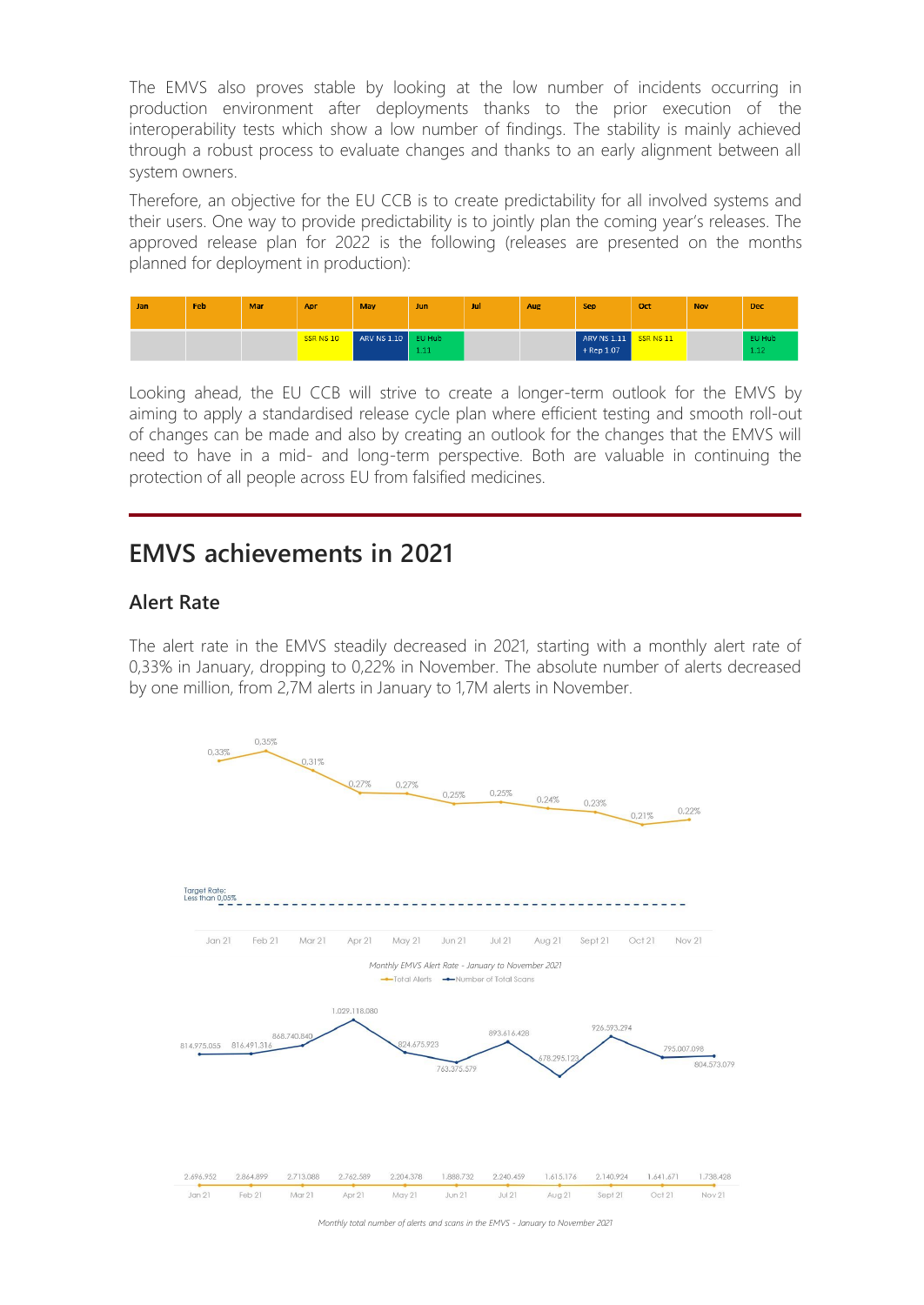Most of the alerts raised by national transactions in 2021 were A68 (Batch ID Mismatch) alerts, as well as A24 & A7 (Attempt to decommission an already decommissioned pack) alerts generally caused by a single or a few end-users, even though these numbers are decreasing. These cases are being addressed by the NMVOs with the concerned user directly, involving EMVO when necessary.

The EMVS Community will continue its hard work in addressing, resolving and decreasing alerts. Nevertheless, the NCAs' assistance in shedding light on this topic is highly valuable as it will help us to produce new material and spark other ideas, helping the EMVS Community to pursue its mission and manage the reduction of alerts.

#### **End-Users Connection**

3.000 additional end-users have been connected in 2021, including 1.647 pharmacies in France, and 5 countries increased their percentage of end-users connected to 99% or more.



*End-Users Connection Status per Category in the EMVS as of end of October 2021*

As previously demonstrated in our "EMVS Community Newsletter" released in April, the rate of connected End-Users would increase if the NCAs engage further and enforce the regulation more tightly.

#### **System Releases**

- EU Hub
	- SR 1.9 was deployed in Production in June

SR 1.10 was deployed in Production in December

- Arvato National Systems
	- UKNI Core 1.08 and Reporting 1.04 were deployed in Production in February
	- Core R1.08.007 patch release and Reporting R1.05.008 patch release were deployed in Production in May
	- Core 1.09.007 was deployed in Production in November
- Solidsoft National Systems
	- R8.0 was deployed in Production in April
	- R9.0 was deployed in Production in October